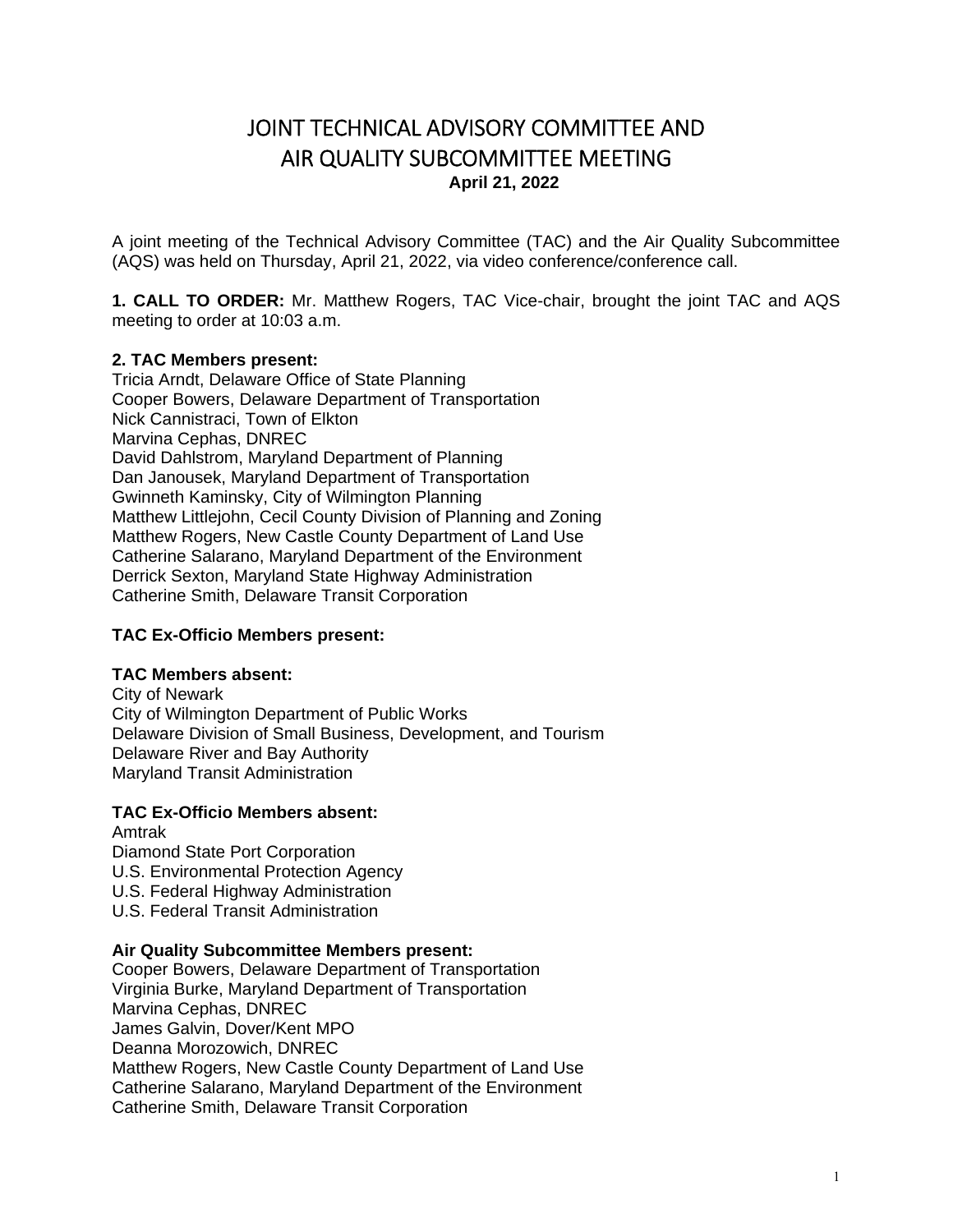#### **Guests and Invitees:**

Malcolm Jacob, Dover/Kent MPO Kevin Racine

#### **Staff:**

Heather Dunigan, Principal Planner Sharen Elcock, Executive Assistant Dave Gula, Principal Planner Randi Novakoff, Outreach Manager Bill Swiatek, Principal Planner Jacob Thompson, Senior Planner Dawn Voss, Administrative Assistant

Minutes prepared by: Dawn Voss

#### **3. MINUTES**

The March 17, 2022, TAC Minutes were approved.

#### **ACTION:**

On motion by Ms. Tricia Arndt and seconded by Mr. Cooper Bowers the TAC approved the March 17, 2022, TAC Minutes.

Motion passed. **(04-21-22 - 01)** 

# **4. SUBCOMMITTEE UPDATES**

#### **Nonmotorized Transportation Working Group**

Ms. Heather Dunigan said the Nonmotorized Transportation Working Group met on April 5<sup>th</sup> and Mr. Paul Moser, from DelDOT, presented about his analysis of the prioritized list submitted by WILMAPCO for the bicycle pedestrian funding pool within DelDOT. Mr. Moser analyzes that information to show how many people will have improved connections between their households and major destinations. From that analysis, out of the list of ten projects submitted, DelDOT will move forward with design and implementation of Route 4 gaps in the East Coast Greenway as well as a connection along Old Baltimore Pike. Mr. Swiatek presented the analysis of Health Risks and Conditions data. Ms. Dunigan presented on the nonmotorized portion of the draft TIP. The members were pleased to see new bicycle/pedestrian projects included, as well as the emphasis on multimodal projects.

# **5. PUBLIC COMMENT PERIOD**

None.

# **ACTION ITEMS**

# **6. To recommend adoption of the FY 2023 Unified Planning Work Program**

The draft UPWP was reviewed at the last TAC meeting and is unchanged. Ms. Heather Dunigan said there are two related resolutions. The first is adopting the Unified Planning Work Program (UPWP), which has been out for public comment. No comments have been received yet. The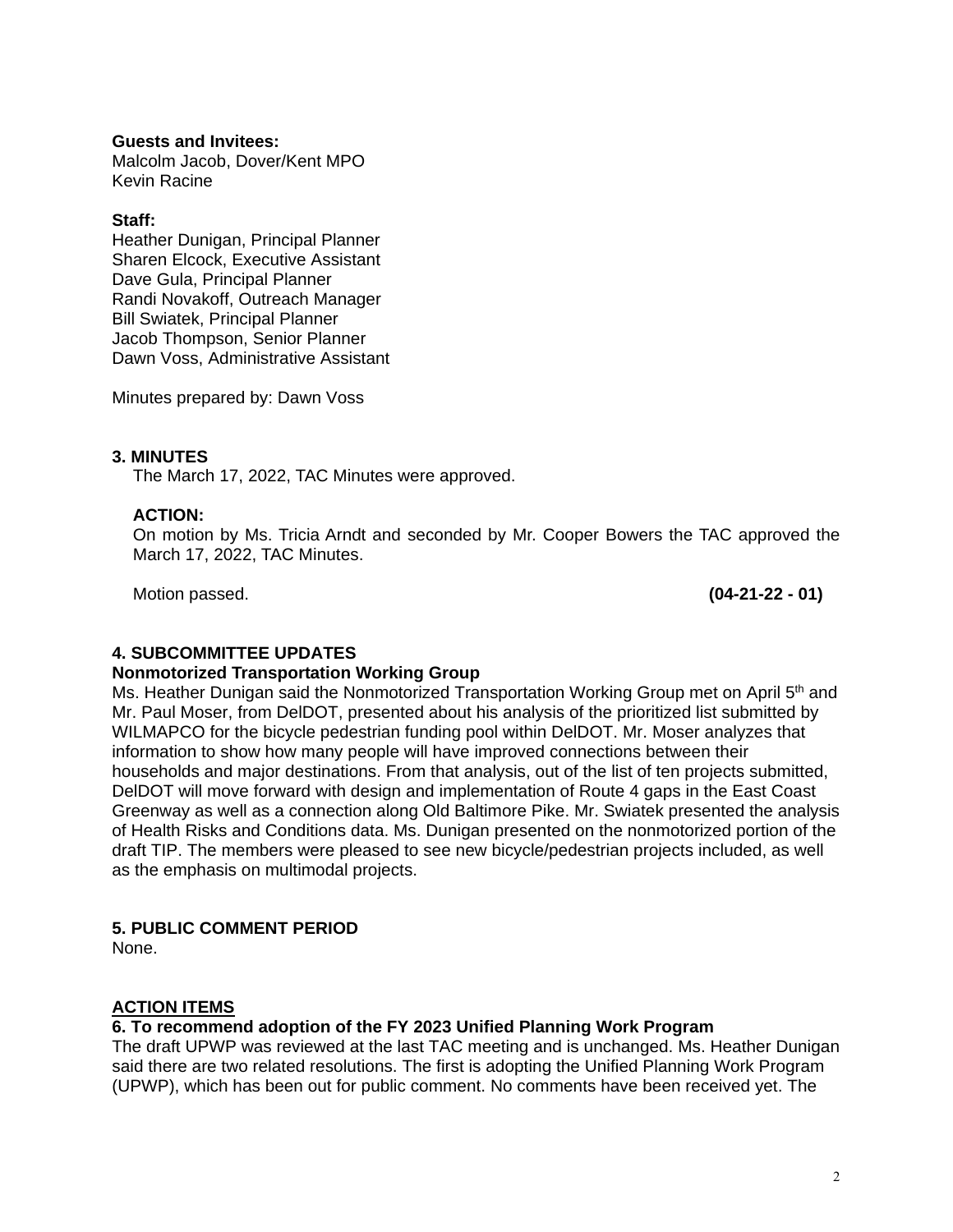second resolution relates to the funding share by source. Staff are pleased that partner agencies made cash commitments to provide the 20% match for the federal funds.

**ACTION:** On motion by Mr. David Dahlstrom and seconded by Mr. Dan Janousek the TAC recommends adoption of the FY 2023 Unified Planning Work Program.

Motion passed. **(04-21-22-02)** 

# **7. To recommend adoption of the FY 2023-2026 Transportation Improvement Program (TIP)**

Ms. Heather Dunigan said the TIP has been out for public comment since March 18<sup>th</sup> and that will continue through April 29<sup>th</sup>. There was a public workshop on April 6<sup>th</sup>, and DelDOT, MDOT, Cecil County, and DART assisted with it, which made for better discussion with the public. The TIP will go to Council for their review and adoption on May  $12<sup>th</sup>$ .

The workshop was via Zoom in a two-part format, beginning with a brief presentation from each of the agencies. Then, the Zoom breakout room feature was used to allow people to select which rooms they wanted to enter. DelDOT and DART were in one room, MDOT and Cecil County in another, and WILMAPCO had an air quality discussion in the third. The hope was that people would be able to go in and out of the rooms. If someone wanted to learn about air quality and Cecil County projects, they could go in one breakout room for a while and then another. It was lightly attended, but visitors entered each breakout room and had nice discussion. In Cecil County's room there was discussion about the extension of MARC rail service and the challenges of electric vehicle charging infrastructure. The Delaware room had discussion about pedestrian safety and crash concerns, particularly related to a closed bridge around Biddle Avenue connecting to Route 40, which forces people into dangerous traffic because that connection is not available. Also, in the Delaware room there was discussion about how people can submit their comments and concerns using the DelDOT Report a Concern website. In the air quality room, there was discussion about the general trends, what changes are needed, and expectations for the future.

The workshop was advertised through the WILMAPCO webpage and Facebook page. The Facebook event page reached 3,690 people. During the public comment period the TIP page on the website had two hundred web visits, which makes it the third most visited page over the last month, after the homepage and the I-95 Cap page. We have not received any written comments. Staff suggests the document remain as it has been put out for public comment and ask for TAC recommendation for Council adoption. It will be brought to Council in May.

Mr. Dan Janousek asked if this is the first year WILMAPCO did an Environmental Justice scan or if the previous TIPs had one. Ms. Dunigan said an Environmental Justice analysis is always included and can be found in the introduction of the document. You can see where the project saw the different Environmental Justice and mobility challenged areas. We also show which projects fall within the CMS areas, the Congestion Management areas. Other things you will find in the document appendices are the Performance Measures Analysis, which is where we house all the federally required performance measures and the self-certification, which shows that we meet all federal requirements for MPOs. The self-certification documentation shows where you can find documents that show how WILMAPCO is meeting federal requirements for the work we do. Mr. Janousek said the document looks great.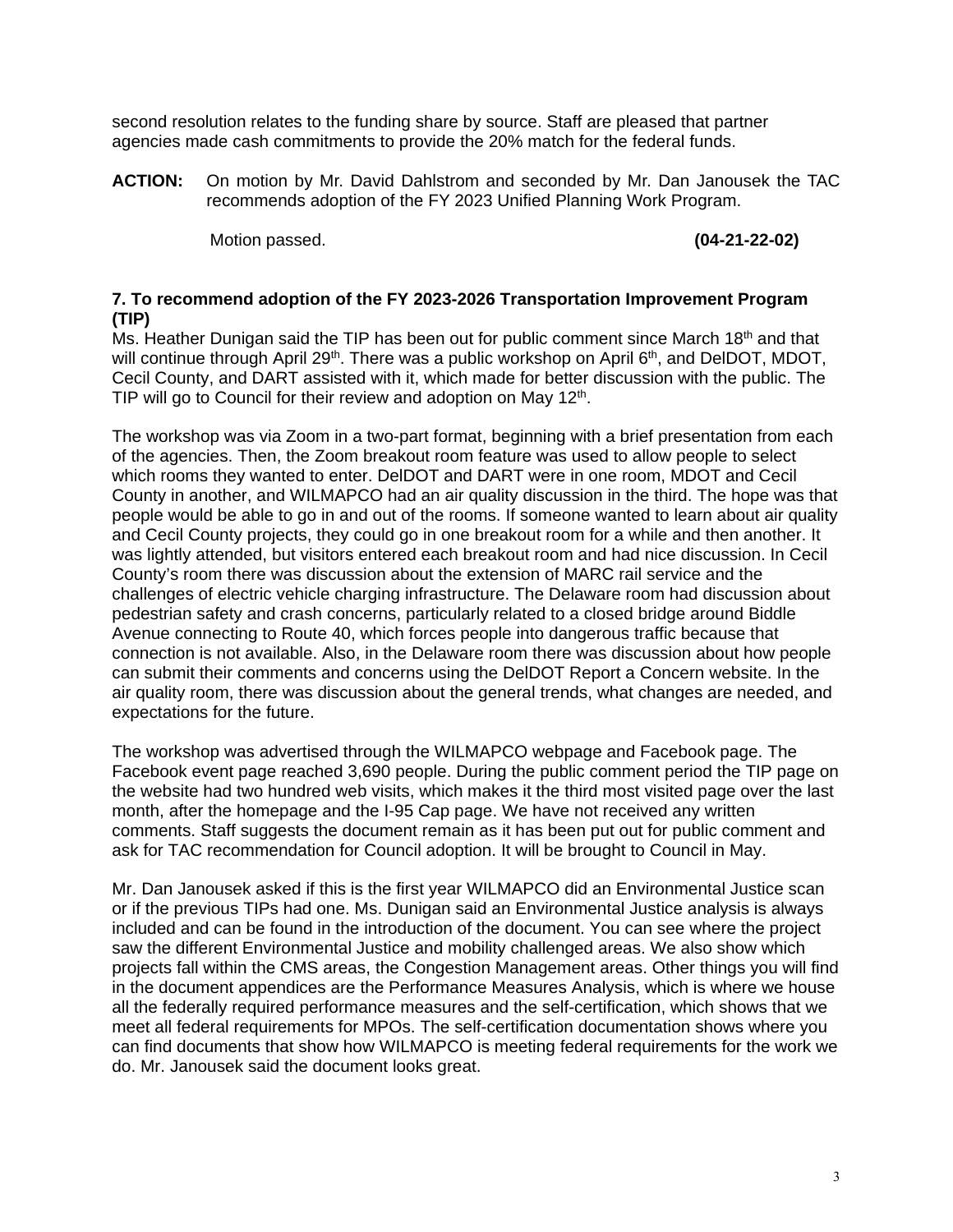**ACTION:** On motion by Mr. Dan Janousek and seconded by Ms. Tricia Arndt the TAC recommends adoption of the FY 2023-2026 Transportation Improvement Program (TIP).

Motion passed. **(04-21-22-03)** 

#### **8. To recommend approval of the New Castle County Air Quality Conformity Determination**

Mr. Bill Swiatek said the Air Quality Conformity determination was completed over the fall, but staff waited to release it to correspond with the public comment process for the 2023 to 2026 TIP. It was presented at the TIP public meeting, where there were a few questions about it. Overall, it has been received positively or there have been no questions about this analysis. This has been presented to TAC in terms of the analysis meeting the budgets of record in New Castle County, and staff asks for TAC recommendation for endorsement for the conformity determination.

Mr. Matt Rogers said they will be bringing the report along with them as they get questions from the public to explain things that they have at New Castle County.

**ACTION:** On motion by Ms. Cathy Smith the TAC recommends approval of the New Castle County Air Quality Conformity Determination.

Motion passed. **(04-21-22-04)** 

#### **9. To recommend endorsement of the Union Street Reconfiguration and Streetscapes Improvement Study**

Mr. Dave Gula said in October, the full list of alternatives was presented to the TAC. In February, the preferred alternative was presented. Since then, there has been a public workshop on March 16<sup>th</sup> and an advisory committee meeting. The advisory committee, Wilmington Initiatives partners group, and the public are in favor of the preferred alternative. Since that workshop, Mr. Gula has been talking to businesspeople to make sure all of their comments are in the report. The report and appendices can be found on the WILMAPCO website.

The public comments have been very favorable. Even those who have minor issues and the businesspeople who have concerns are very happy that this street will be much more pedestrian comfortable, bike friendly, and will slow the traffic, which the public has been asking to have addressed from the beginning. The staff of WILMAPCO, based on the advisory committee, Wilmington Initiatives partners, and comments from the public, recommend endorsement of this study to take it to the WILMAPCO Council.

**ACTION:** On motion by Ms. Gwinneth Kaminsky and seconded by Mr. Dan Janousek the TAC recommends endorsement of the Union Street Reconfiguration and Streetscapes Improvement Study.

Motion passed. **(04-21-22-05)** 

# **10. To recommend endorsement of the Port Circulation Study**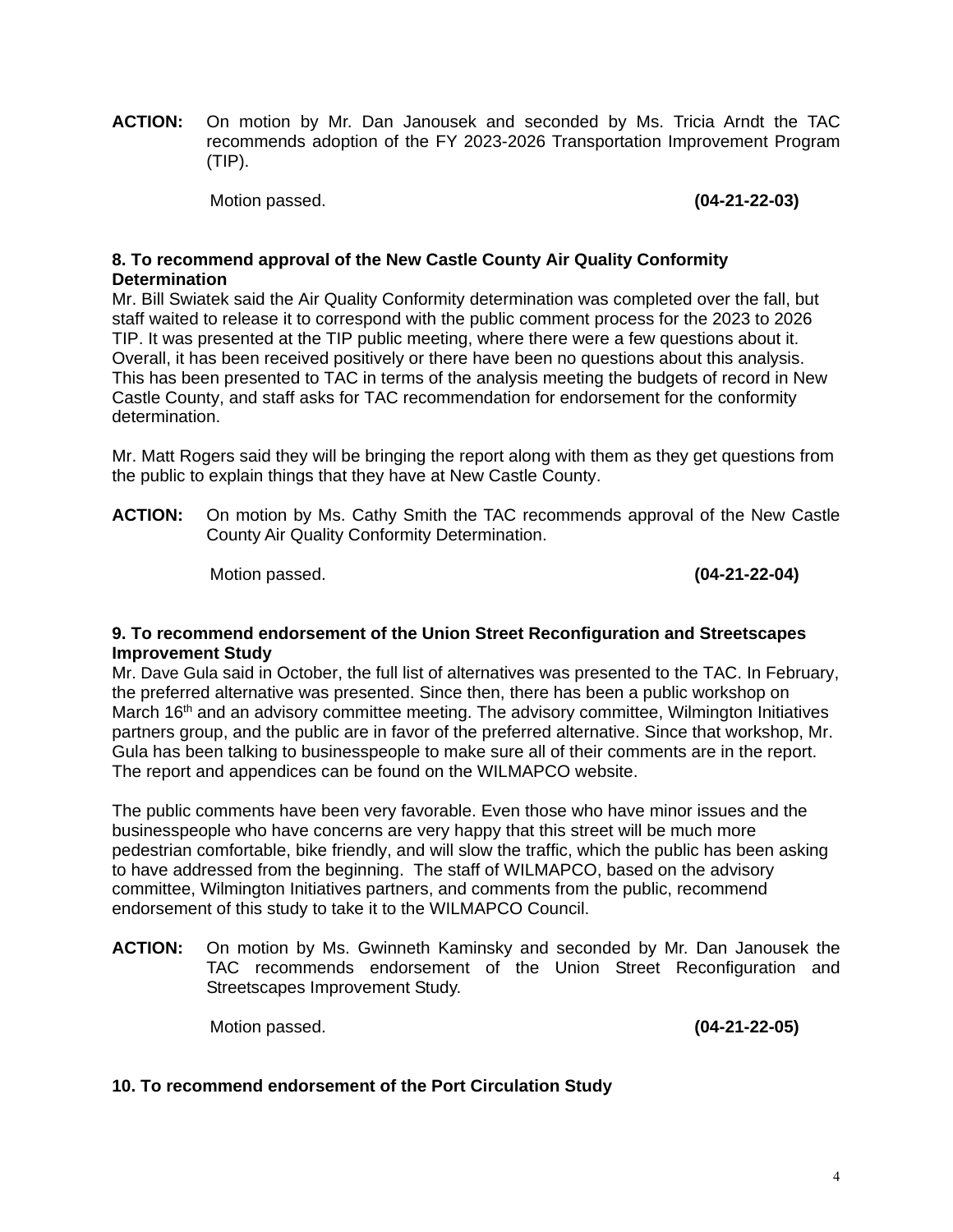Mr. Bill Swiatek said this study evaluated and recommended a series of possible improvements in and around the Port of Wilmington area to improve the truck circulation. The recent completion of several subarea studies generated several proposed improvements, all of which needed to be further evaluated. The study evaluated these possible improvements, as well as others through technical benefits analysis, using a measure of effectiveness model to assess the benefits of each possible improvement against the defined purpose and needs. Staff recommend endorsement of this port impact/benefit analysis for truck access at the Port of Wilmington.

**ACTION:** On motion by Ms. Gwinneth Kaminsky and seconded by Mr. Cooper Bowers the TAC recommends endorsement of the Port Circulation Study.

Motion passed. **(04-21-22-06)** 

# **PRESENTATION/DISCUSSION ITEMS:**

# **11. New Castle County Comprehensive Plan Update**

Mr. Matt Rogers said that over the course of the COVID period the New Castle County Comprehensive Plan team explored virtual engagement, reached out through social media, and have had many different opportunities for people to participate via Deep Dive meetings and forums that were held. Many community groups were met in person, as well as virtually, so the use of Zoom and other technologies allowed the team to reach many more people than was originally anticipated. Whether it was the Deep Dive sessions, the forums, or other opportunities, the virtual participation was very important.

More public outreach was done during this than in any planning effort the County has had in the past, and there has been great attendance. Valuable input has been received from individuals throughout this process. Groups that they have worked with include the Sierra Club, the League of Women Voters, Open Space Advisory Board, municipalities, and neighborhood groups. There were a lot of one-on-one meetings. The participation of the Route 9 Monitoring Committee has been spectacular. The team has worked with many other groups and are looking to find ways to make the plan durable and enduring, while addressing the most important needs countywide.

On March  $2<sup>nd</sup>$ , the plan was presented to the State Cabinet Committee, where a few comments were made. Adjustments are being made in the most recent draft, which was posted online at the end of January. The plan was introduced as an ordinance on March 8<sup>th</sup>. It was presented to the Land Use Committee on March 15<sup>th</sup> and at PLUS on March 23<sup>rd</sup>. it is on the agenda for the Planning Board Meeting on May 3<sup>rd</sup>. Everybody is encouraged to attend and participate in that process, preferably in person, but if not, virtually. There are a lot of good things in the plan that will benefit a lot of people and so everyone is encouraged to participate. The record will be held open, at least from the planning board perspective, after that meeting. They are hoping for a thirty-day extension to make sure as much valuable input is received as possible, while still allowing the team to address changes in the document as needed.

The first of two sessions will be April  $19<sup>th</sup>$  at seven o'clock. Registration is online. If anyone has any questions, information can be found on their website or email Mr. Rogers. This will largely be an in-person session which will begin with going through these select elements: intergovernmental coordination, economic and community development, mobility, community planning and design, housing, and environmental and social justice. A brief five-to-seven-minute presentation will describe what is required by county code or by state code to be in these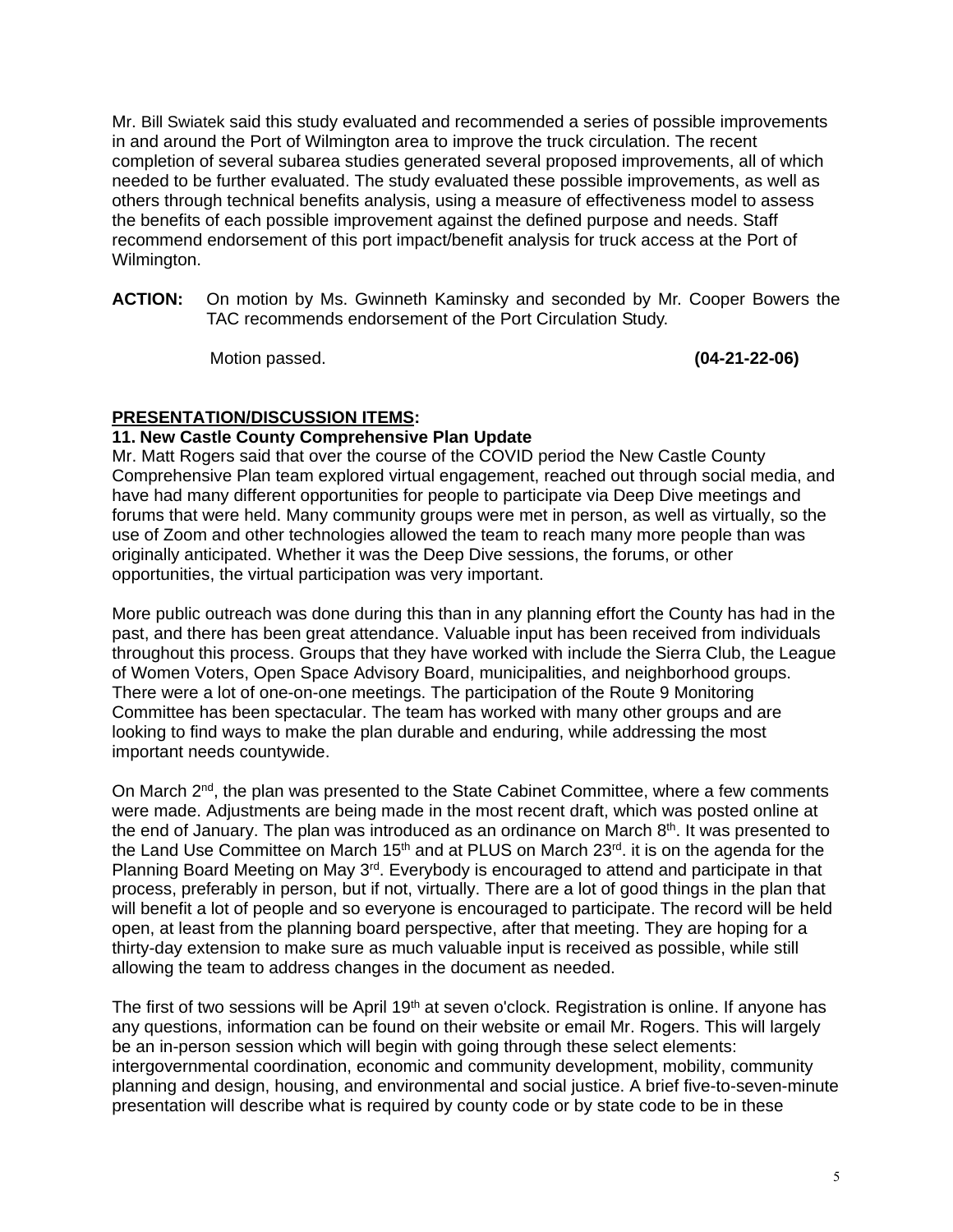sections and where the plan takes it from that point. The hope is to take on additional things and really strive to achieve the goals that are set in the state code and the county code. After those brief presentations, attendees will be able to visit stations set up around the Gilliam Building and speak to a planner regarding these individual topics. The goals, objectives, and strategies will be printed out. There will be boards with what was discussed in the presentations. Comment forms will provide attendees the opportunity to provide comments about what is in the plan. This will be a live broadcast and the intention is to make a video, break it up by element, and provide a comment form on the GIS hub, so anyone who is interested in one particular area can view that element and provide a comment.

The second session will be on April  $27<sup>th</sup>$  at 7:00 pm and will tackle the elements of conservation; open space and recreation; utilities, water, and sewer; historic preservation; and climate change and hazard mitigation. The format is intended to be the same. Most importantly, May  $3<sup>rd</sup>$  is going to be the Planning Board public hearing. There is an opportunity to make comments and have them heard in real time and put into the public record.

# **12. 2050 Regional Transportation Plan Schedule**

Mr. Bill Swiatek said it is time to update the Regional Transportation Plan, which is something that WILMAPCO does every four years. The 2050 RTP will be updated for 2023. The Regional Progress Report is the first step in this process, and that was completed over the past year. The Progress Report provides a snapshot of where WILMAPCO is in meeting the goals of the previous and current RTP. The next step is analyzing the results of the public opinion survey, and Ms. Novakoff is working on an analysis of that. The results of the public opinion survey will likely be presented to the TAC soon. Next, project lists will be drafted, and all the policy objectives, goals, and actions will be reviewed and adjusted based on the results of the public opinion survey and the results of the Progress Report. That process will begin in May, and the adjusted goals, objectives, and actions will be presented to the TAC in the July to August timeframe. The air quality analysis will begin in August. The update of the Plan triggers a conformity determination for both counties. A public comment portion of the process begins in late summer through the fall, where staff will do outreach. The draft document will be developed and then a public comment period is expected to run from January through March with Council adoption in March of 2023.

Ms. Dunigan said the TIP can move up on the schedule because TAC just approved it. That is up for Council adoption this May. There will not be a TIP next year because they are only being done every other year now. Mr. Swiatek said that line item can be ignored then, and we will still be moving through this process for the RTP with a target March adoption.

For air quality, the regionally significant projects should be finalized by August, using the latest land use and transportation data, and model inputs. The first couple of months after August will be used to do the conformity analysis with the results due in the October timeframe. It is anticipated that those results will be approved in November. Then, in step with the RTP public comment period, our conformity documents will be released to the public. An Our Town even would occur in February, and Council adoption will be sought in March of 2023.

# **INFORMATION ITEMS**

**9. Staff Report**  Ms. Dunigan reported the following updates: